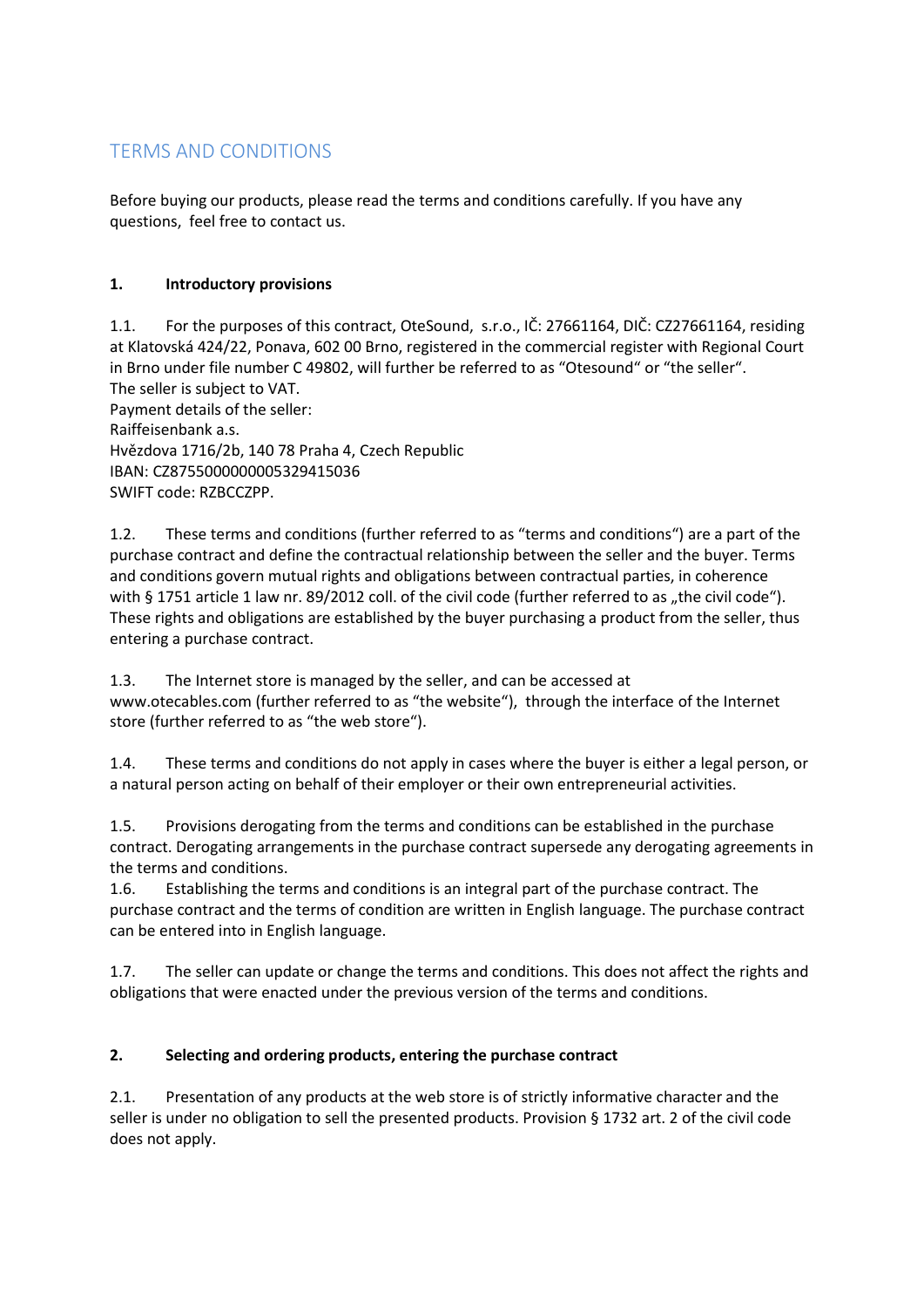2.2. The web store contains information about the products and the related terms of purchase, warranty conditions, delivery options, payment options and refund possibilities

2.3. After choosing a product from the web store, the buyer sends an inquiry to the seller via contact form or e-mail.

2.4. The seller creates a quote for the product(s) or service(s) and forwards the quote to the buyer's email address

2.5. If the buyer agrees to the terms of purchase as specified in the quote, the buyer makes a binding order by confirming that they accept the quote. Before making the binding order, the buyer is required to get acquainted with the terms of purchase established by the terms and conditions and complaint procedure. This does not exclude the possibility of the seller to negotiate different conditions for the purchase contract.

## 2..6.

Most of the products advertised on the web store are not available in stock. We produce them on commission. Estimated delivery time is included in the seller's quote.

2.7. The quote that the seller makes to the buyer includes:

- a/ List of products in the quote
- b/ Prices of individual products and the total price of the order
- c/ VAT rates that apply to the products in question
- d/ Delivery conditions according to INCOTERMS
- e/ Validity of the offer
- f/ Payment conditions, means of payment
- g/ Estimated time of delivery
- h/ Information about the requirement to get acquainted with the terms and conditions and complaints procedure with a link to the page of the web store.

2.8. Contractual relationship between the seller and the buyer is created by the buyer accepting the seller's quote. If the buyer accepts the quote, it is automatically assumed that the buyer has acquainted themselves with and fully agreed to the terms and conditions, including the complaints procedure.

2.9. The buyer agrees to using long-range communication means when negotiating the purchase contract. The costs to the buyer from using long-range communication means related to negotiating the purchase contract (Internet connection, phone calls) are covered by the buyer. These costs do not differ from usual rates.

#### **3. Price of the products and payment conditions**

3.1. All prices listed at the web store include VAT. Shipping costs will be added to the price (including potential customs charges) if the seller is required to deliver the products according to the purchase contract. If the price for a particular product is not included on the web store, it can be obtained by sending an inquiry to the seller. The seller subsequently creates a quote for the buyer, for requisites of the quote see 2.7.

3.2. Price of the goods and any eventual costs arising from packaging and delivering the products according to the purchase contract will be paid by the buyer via cashless transfer to the seller's bank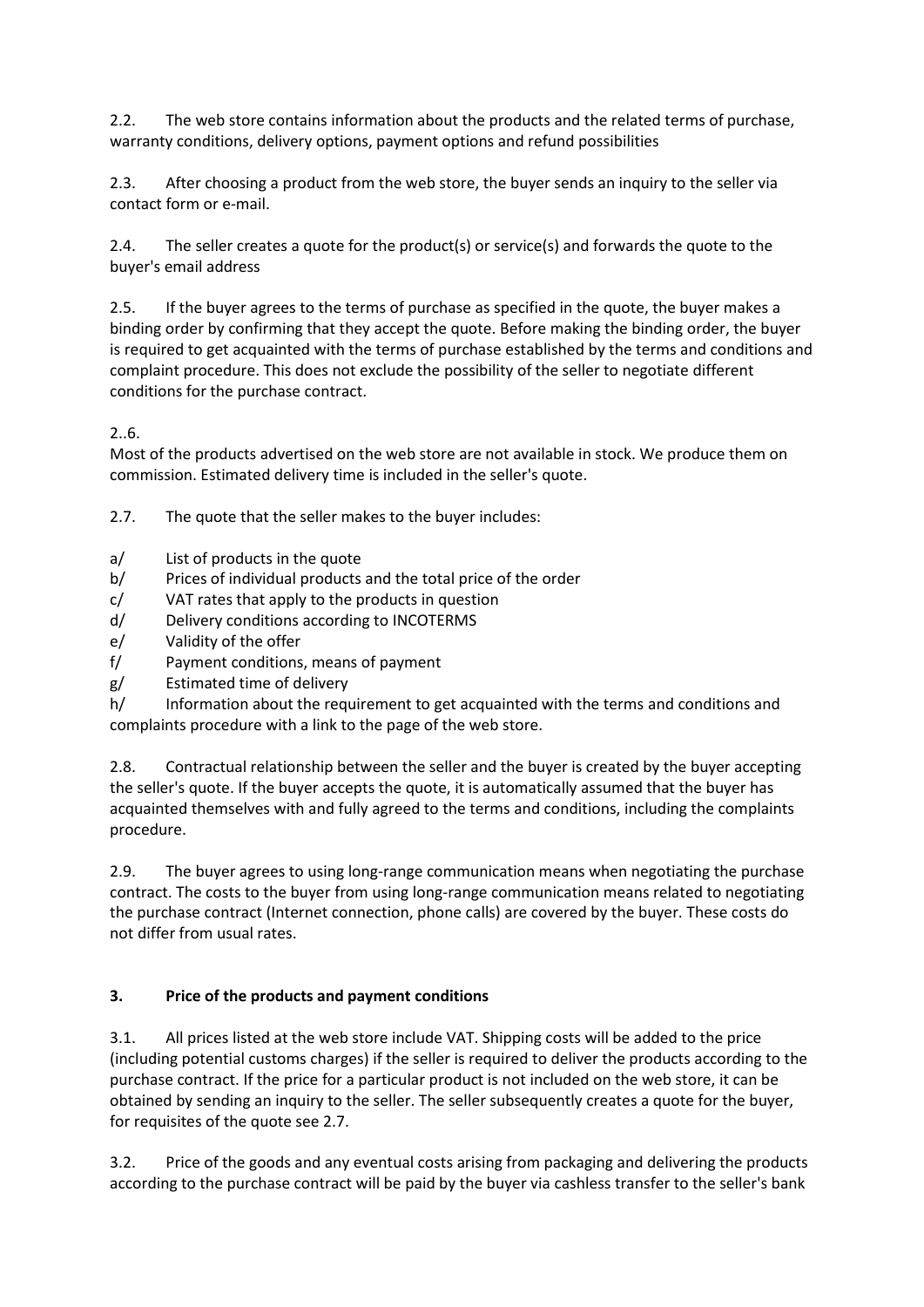account. Information about the transfer (account number, bank, variable symbol or a different reference for payment identification) will be provided to the buyer by the seller after entering the purchase contract. The payment will usually be made to our account with Raiffeisenbank, see 1.1.

3.3. The buyer's obligation to pay for the products is fulfilled at the moment when the money has been credited to the seller's bank account.

3.4. If the delivery of the products is a part of the purchase contract, the buyer is required to also pay for the costs of packaging and shipping along with the agreed price of the products.

3.5. The seller usually requires the payment from the buyer in advance. This does not exclude the possibility of entering a contract under different conditions.

3.6. If it is customary in business relations, or if it is established by mandatory legal provisions, the seller will provide an invoice with the information about all payments related to the purchase contract. The seller is a payer of VAT. The seller will send the invoice to the buyer's email address.

3.7. By the same means, the invoice for packaging and shipping costs can be provided (even separately), if packaging and shipping are part of the purchase contract. Payment is usually required in advance. This does not exclude the possibility of mutual agreement under different conditions.

## **4. Shipping and delivery of the products**

4.1. If the seller is obligated to deliver the products to the buyer, the buyer bears the risks and costs of shipping.

4.2. The seller makes a quote to the buyer regarding the delivery of the products. The seller chooses a delivery service. If the buyer accepts the quote, it is considered a binding order of the delivery service from the seller, and the buyer is required to to pay the costs associated with the delivery. The seller reserves the right to change the means of delivery, even without the knowledge of the buyer. This however cannot result in lowering the quality or changing the price of the service.

4.3. If the seller is required according to the purchase contract to deliver the products to a location specified by the buyer, the buyer is required to receive the shipment at the time of delivery.

4.4. If the products have to be delivered repeatedly due to the buyer failing to receive the products, the buyer is required to cover any costs related to repeated delivery or different means of delivery.

4.5. When receiving the products, the buyer is required to check for integrity of the packaging, and in case of any defects, the buyer is required to immediately inform the carrier. If the packaging has been compromised, the buyer is not required to accept the shipment from the carrier.

4.6. Other rights and obligations of the contractual parties related to the delivery can be modified by the seller, if the seller provides special delivery conditions.

4.7. The products can be personally collected at the point of dispensation at the following address: OteSound, s.r.o., Palackého náměstí 9A, 621 00 Brno-Řečkovice.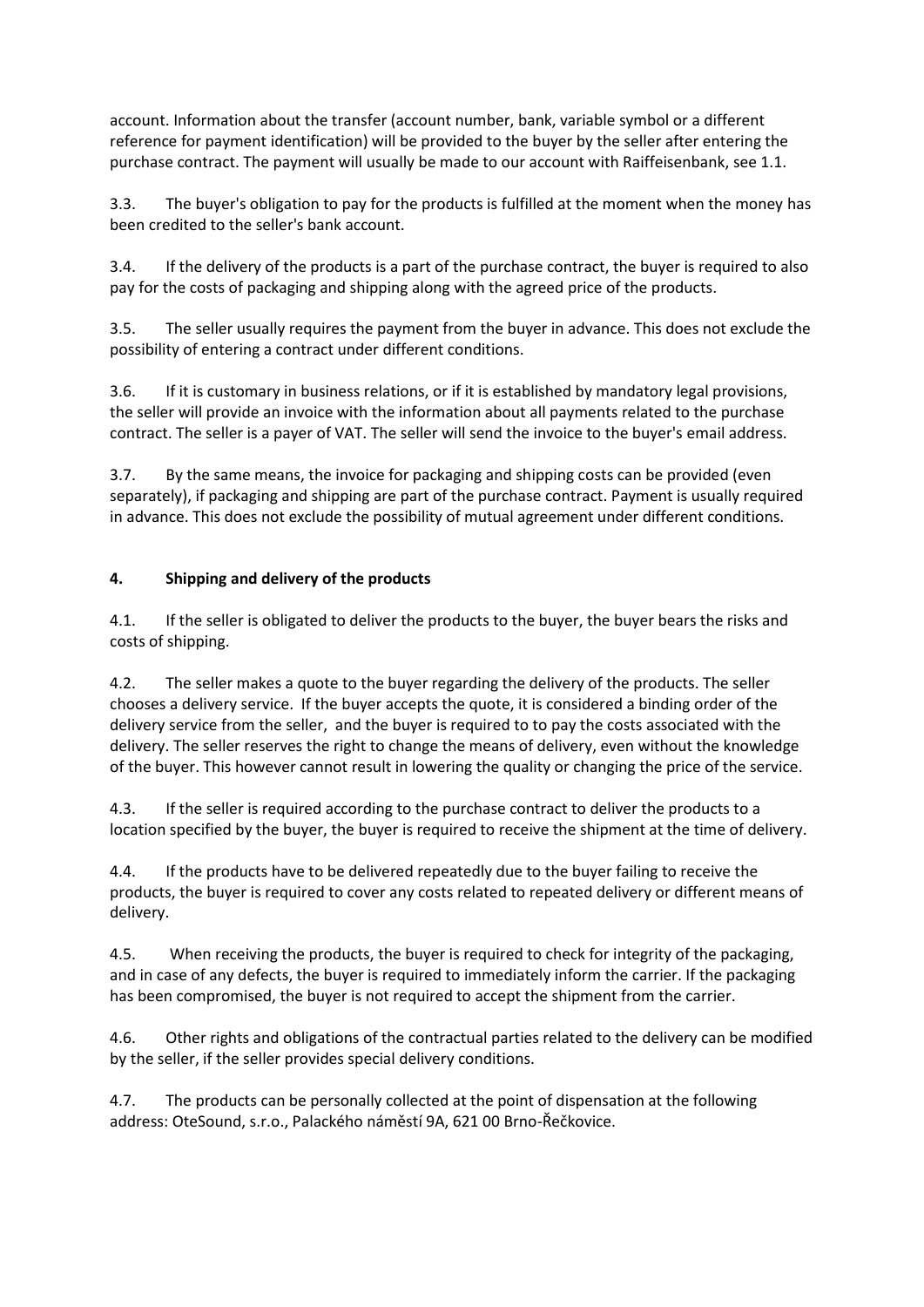## **5. Withdrawal from the purchase contract**

5.1. The buyer hereby acknowledges that according to provision § 1837 of the civil code, it is not possible withdraw from the purchase contract if the products were modified according to the wishes of the buyer.

5.2. In coherence with provision § 1829 art. 1 of the civil code, the buyer has the right to withdraw from the purchase contract within 14 days from receiving the products. If the products that are part of a single purchase are delivered across multiple shipments, the return period starts after receiving last of the shipments. Withdrawal from the purchase contract has to be delivered to the seller within the return period. For withdrawing from a purchase contract, you can use the template provided by the seller. The buyer can send the withdrawal from the purchase contract to the address of the seller, or via e-mail at sales@otecables.com.

5.3. The address for returning the products (even personally) is OteSound, s.r.o., Palackého náměstí 9A, 621 00 Brno-Řečkovice.

5.4. In the case of withdrawal from the purchase contract according to article 5.2 of the terms and conditions, the purchase contract is terminated. The products have to be returned within 14 days of the withdrawal from the purchase contract. If the buyer withdraws from the purchase contract, the buyer bears the shipping costs related to the return of the products to the seller, even in cases where the products cannot be shipped via usual delivery methods. The buyer is required to verify the purchase of the products (preferably by presenting proof of purchase).

5.5 In case of withdrawal from the contract according to article 5.2 of the terms and conditions, the seller returns the payment received from the buyer within 14 days from withdrawal of the buyer from the purchase contract. If the buyer withdraws from the purchase contract, the seller is not required to return the payment for the products before the buyer returns the products, or proves that the products have been shipped to the seller.

5.6. The buyer has the right to unpack and test the products after receiving them within the 14 day period, in a way that is appropriate when buying products from a brick-and-mortar shop, to the extent necessary to determine the function, features and quality of the products. The buyer is responsible for lowering of the price of the products that has been caused by handling of the products that is not considered necessary to determine the function, features and quality of the products. The seller has the right to make a unilateral claim for the costs of damages against the claim of the buyer for refunding the payment that the seller received from the buyer as a part of the purchase contract.

(We recommend the products are returned undamaged, unused and in original condition, including accessories)

5.7. If the shipment consisted of more parts, and the buyer does not return all the parts of the shipment, the seller returns only the amount of money proportionate to the value of returned goods.

5.8. Before sending the products back, please inform us in writing that you want to withdraw from the contract. See article 5.2 for conditions of withdrawal.

5.9. According to the provision § 1837 letters a), j) of the civil code, the buyer cannot withdraw from the contract if the contractual services in question (for example shipping) were already utilized before the end of the withdrawal period. Costs of shipping, if the products have already been shipped, are non-refundable.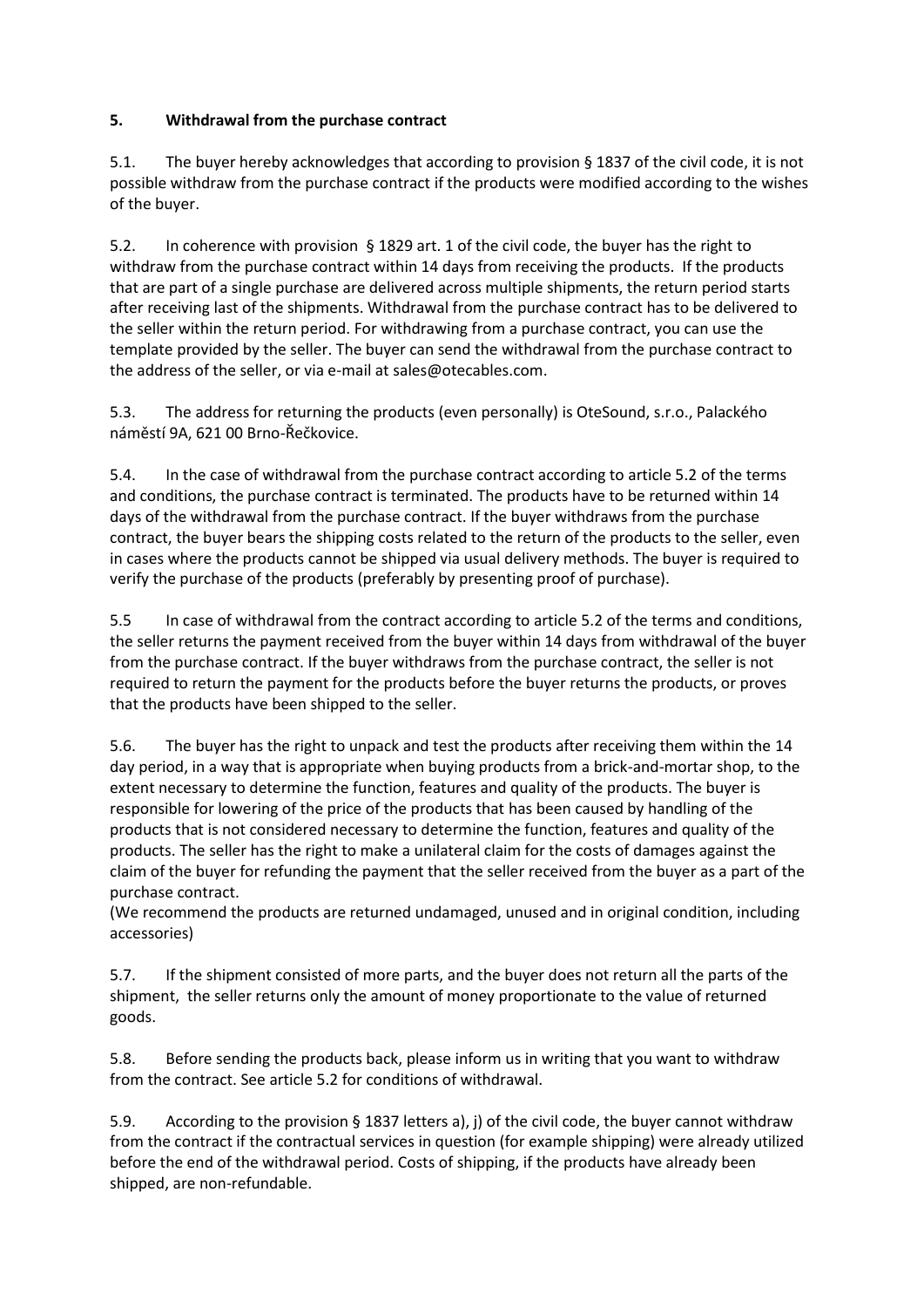5.10. The seller has the right to withdraw from the purchase contract at any time before the products are received by the buyer. In such cases, the seller refunds the price of the products to the buyer as soon as possible, via a cashless transfer to the buyer's account.

## **6. Rights when receiving defective products**

6.1. The seller is responsible that the products are in flawless condition at the time of delivery. The seller is responsible for the following at the time of delivery:

a/ The products have properties that were mutually agreed upon by the seller and the buyer, and if there is no such agreement specified in the purchase contract, the products have properties that were advertised by the seller or that the buyer can reasonably expect, based on marketing and nature of the products.

b/ The products are suited for the purpose that is advertised by the seller, or that the products are suitable for the purpose that can be reasonably expected for this particular type of product.

c/ The quality of the product is not lower than as it was advertised by the seller, or as it was contractually negotiated between the seller and the buyer.

d/ The buyer receives the products in the appropriate quantity and weight.

e/ The products are compliant with the applicable legal regulations.

6.2. The provisions included in article 6.1 of the terms and conditions are not applicable to products that are sold at reduced priced because of a defect, or to any wear associated with regular usage of the product. If the products were sold as used, these provisions do not apply to any wear or flaws that were present at the time the products were received by the buyer.

6.3. If a defect in a product is discovered within 6 months of the buyer receiving it, it is assumed that the product was defective at the time of the buyer receiving the product. The buyer can exercise warranty rights regarding the product within 24 months from receiving the products.

6.4. Warranty claims are handled by the seller at the address OteSound, s.r.o., Klatovská 424/22, Ponava, 602 00 Brno, or by e-mail at sales@otecables.com.

6.5. Other rights and obligations of the contractual parties regarding the seller's warranty responsibilities and exact procedure of putting forward a warranty claim are specified in the complaint procedure.

## **7. Other rights and responsibilities of the contractual parties**

7.1 The buyer gains legal possession of the products by paying the seller in the amount equal to the full price of the products.

7.2. Any extra-judicial consumer disputes regarding the purchase contract are handled by the Czech Trade Inspection (Česká obchodní inspekce), residing at Štěpánská 567/15, 120 00 Praha 2, IČO: 00 02 08 69, website: http://www.coi.cz. The buyer has the right to submit a petition with the Czech Trade Inspection via online form, available at <https://www.coi.cz/informace-o-adr/>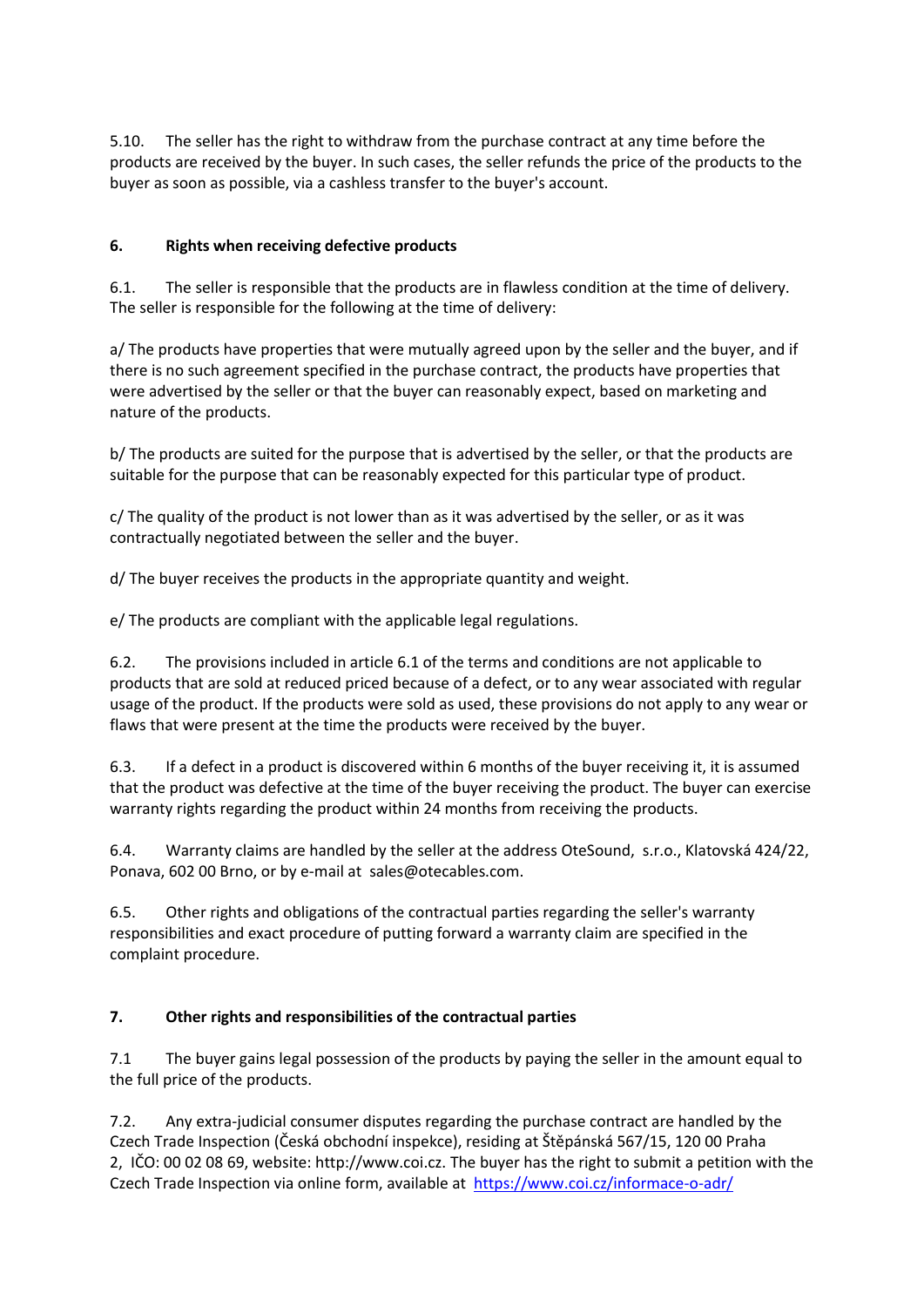7.3. The buyer hereby accepts the risks of the conditions changing according to § 1765 art. 2 of the civil code.

7.4. In case of dispute the buyer can submit a petition via the platform for extra-judicial consumer disputes within the EU, which is available at: <https://ec.europa.eu/consumers/odr/main/index.cfm?event=main.home.chooseLanguage> The petition can be submitted only if both the buyer and the seller reside in the EU.

7.5. European Consumer Center Network, bureau for the Czech Republic, residing at the address: Štěpánská 567/15, 120 00 Praha 2; website: http://www.evropskyspotrebitel.cz; is the place of contact according to regulation (EU) No 524/2013 of the European Parliament and of the Council of 21 May 2013 on online dispute resolution for consumer disputes and amending Regulation (EC) No 2006/2004 and Directive 2009/22/EC (Regulation on consumer ODR).

7.6. Each of the contractual parties bears any costs related to extra-judicial consumer disputes.

## **8. Protection of personal information.**

8.1. Personal data controller according to regulation (EU) 2016/679 of the European Parliament and of the Council of 27 April 2016 on the protection of natural persons with regard to the processing of personal data and on the free movement of such data, and repealing Directive 95/46/EC (General Data Protection Regulation) (further referred to as: "GDPR") is OteSound, s.r.o., IČ: 27661164, DIČ: CZ27661164, residing at Klatovská 424/22, Ponava, 602 00 Brno, registered in the commercial register with Regional Court in Brno under file number C 49802 (further referred to as: "data controller").

8.2. Data controller's contact info is: Address: Klatovská 424/22, Ponava, 602 00 Brno E-mail: sales@otecables.com

8.3. The data controller handles your identification and contact information necessary for the fulfillment of the contract which you provided, namely the following: name and surname email and phone number shipping and billing address cookies and IP

8.4. The legal grounds for processing of the personal data are:

a/ fulfillment of the contract between you and the controller according to art. 6 par. 1 b) GDPR, b/ fulfillment of the legal responsibilities of the controller, according to art. 6 par. 1 c) GDPR, c/ lawful interest of the controller to provide direct marketing (mainly for distributing of commercial communication and newsletters) according to art. 6 par. 1 f) GDPR,

d/ your consent to your personal data being processed for the reason of providing direct marketing (mainly for commercial communication according to art. 6 par. 1 a) GDPR in conjunction with  $\frac{1}{5}$   $\frac{1}{7}$ par. 2 law nr. 480/2004 Sb., about some services of the information society in the case that the purchase contract has not been signed.

8.5. Reasons for processing personal data are:

a/ completing your order and execution of legal rights and obligations between you and the controller; when placing an order, personal data is required for fulfilling the order (name and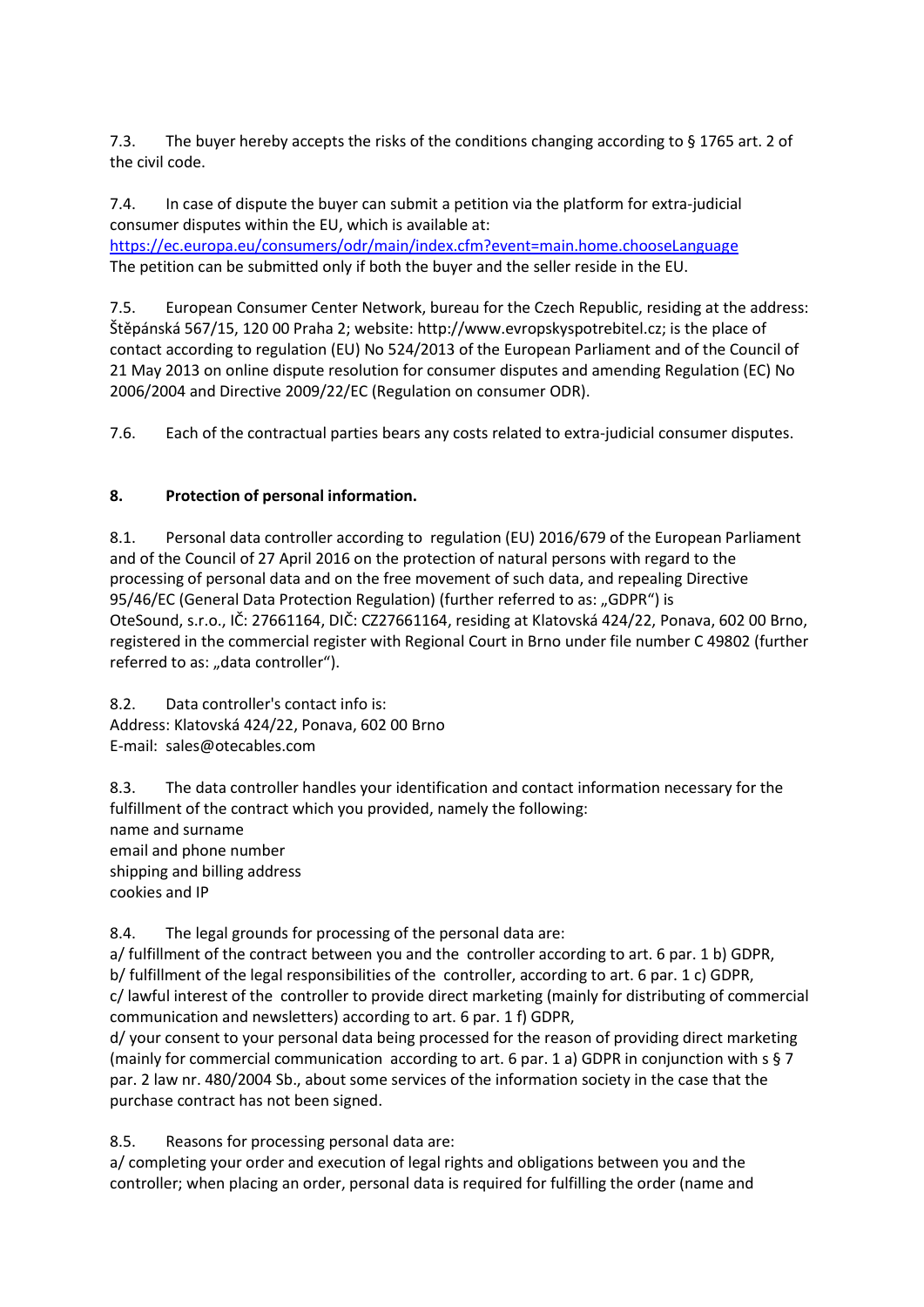address, contact information), providing personal information is a requirement for entering and fulfilling the purchase contract, without providing personal information it is not possible to enter or fulfill the contract,

b/ fulfillment of legal responsibilities towards the state,

c/ sending commercial communication and other marketing activities.

8.6. Automated individual decision-making is not granted to the controller according to art. 22 GDPR.

8.7. The controller keeps the personal information

a/ for the duration that is necessary for fulfillment of rights and obligations emerging from the contractual relationship between you and the controller and exercising claims based on these contractual relationships (for the time of 15 years after ending of the contractual relationship). b/ before the agreement with processing of personal data for marketing purposes is revoked, or for maximum time of 5 years, if the personal data is processed based on the agreement. After this period, the controller erases the personal information.

8.8. Receivers of the personal information are persons who

a/ participate in delivery of goods/services/realization of payments according to the contract b/ handles the operation of the web store or provides other services related to the operation of the web store,

c/ provide marketing services.

The controller does not intend to provide the personal information to a third country (outside EU).

8.9. Under the conditions established by GDPR, you have a right to:

a/ access your personal data according to art. 15 GDPR,

b/ update your personal data according to art. 16 GDPR, or limit its processing according to art.18 GDPR,

c/ erase your personal information according to art. 17 GDPR,

d/ submit a challenge against processing of the personal data according to art. 21 GDPR,

e/ transferability of the personal data according to art. 20 GDPR, and

f/ revoke the agreement with processing of the personal data through writing or electronically to an address or e-mail of the controller included in art. 8.2.

Furthermore, you have to right to submit a complaint with the Office of personal data protection in the case that you suspect that your rights to protection of your personal information have been violated , or you can take the matter to a corresponding court.

8.10. The controller hereby declares that all appropriate technological and organizational measures were taken in order to protect the personal data.

The controller accepted technological measures to protect data storage units and storage of personal data in paper form.

The controller hereby declares that only persons authorized by the controller have access to the personal data.

8.11. By submitting the contract form, you confirm that you have been acquainted with the conditions of protection of personal data and that you fully accept these conditions.

8.12 Agreement to processing the personal data for purposes of direct marketing (mainly for commercial communications and newsletters) according to art. 6 par. 1 a) GDPR in conjunction with s § 7 par. 2 law nr. 480/2004 Sb., regarding some services of the information society in the case that the order for the product or service has not been made is granted by checking separately listed agreement via the contact form. By checking the agreement, you confirm that you have been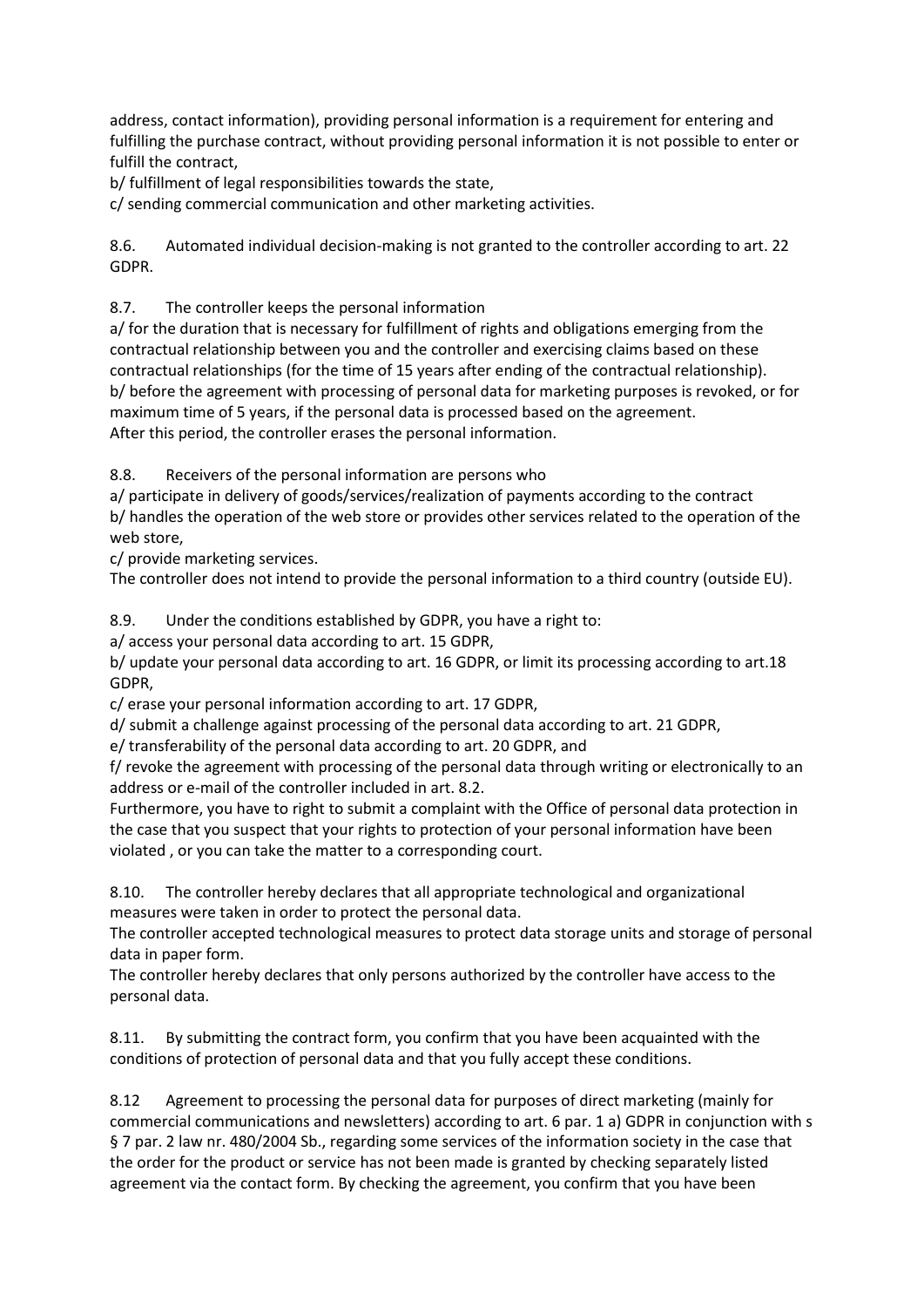acquainted with the conditions of personal data protection and that you fully accept these conditions.

8.13. The controller has the right to update the conditions of processing of personal data. New version of the conditions will be available at the controller's website.

#### **9. Cookies**

9.1. This website collects small files, commonly known as cookies, in adherence to the applicable law. Cookies are small data files, thanks to which the websites you visit can remember actions you took and store the information that you entered, so you do not have to do it repeatedly. Cookies do not present any danger, but are important to privacy protection. Cookies cannot be used for identification of the visitors or misuse of the login information.

9.2. We use cookies for example to store preserve your choice between mobile and desktop versions of the store, for monitoring voting in polls and for preserving your browsing preferences when visiting this website. More detailed information can be accessed through contacting the web master, whose contact information is listed bellow. Furthermore, we use third party cookies (for example Google analytics for purposes of monitoring visit rate). These cookies are under the control of third parties and we do not have any access to them.

9.3. Most web browsers automatically accept cookies by default. By visiting this website, you agree that your cookie information can be stored. Cookie usage can be limited or blocked via settings of your browser.

#### **10. 30 day trial purchase**

10.1 With certain products, we offer the option of "trial purchase" with 30-day return period. Products with the option of "trial purchase" are properly designated in the webstore interface. Products that have been modified per request of the buyer cannot be "tried out".

10.2 All the provisions of the Terms and Conditions that are relevant to purchasing the product apply to "trial purchase"

10.3 When performing "trial purchase", the buyer pays for the product. The buyer has 30 days to try out the product, starting at the time of delivery of the product. The buyer is free to use the product according to the instruction manual. The manual is available through the webstore interface, on the associated product page.

Withdrawal from contract, as specified by article 5 of these Terms and Conditions, remains the same.

10.4 During the "trial purchase", the buyer has the right to return the product to the seller. If the buyer wants to return the product, the buyer is required to inform the seller within the 30-day trial period by email at sales@otecables.com. The message has to include the requisites of a Form for returning the "trial purchase" goods. Acceptance of such message must be confirmed by the seller immediately.

10.5 After agreement, the buyer returns the product(s) on "trial purchase" to the seller. It needs to be packed as original (or equivalent), at the risk of the buyer. Product(s) where the serial number has been damaged or erased cannot be returned.